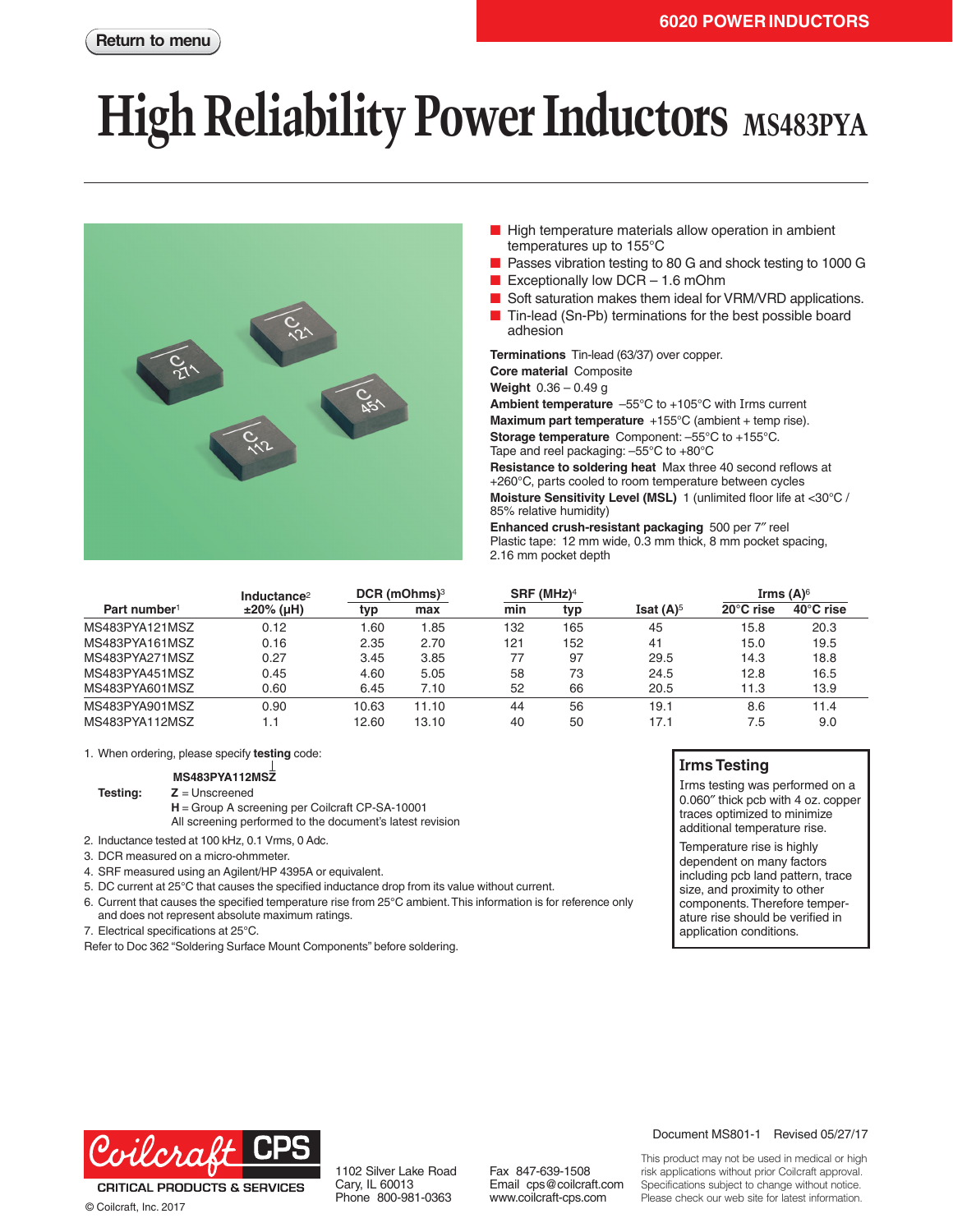## **MS483PYA Series**







**Current (A)**

© Coilcraft, Inc. 2017

1102 Silver Lake Road Cary, IL 60013 Phone 800-981-0363

Fax 847-639-1508 Email cps@coilcraft.com www.coilcraft-cps.com

Document MS801-2 Revised 05/27/17

This product may not be used in medical or high risk applications without prior Coilcraft approval. Specifications subject to change without notice. Please check our web site for latest information.